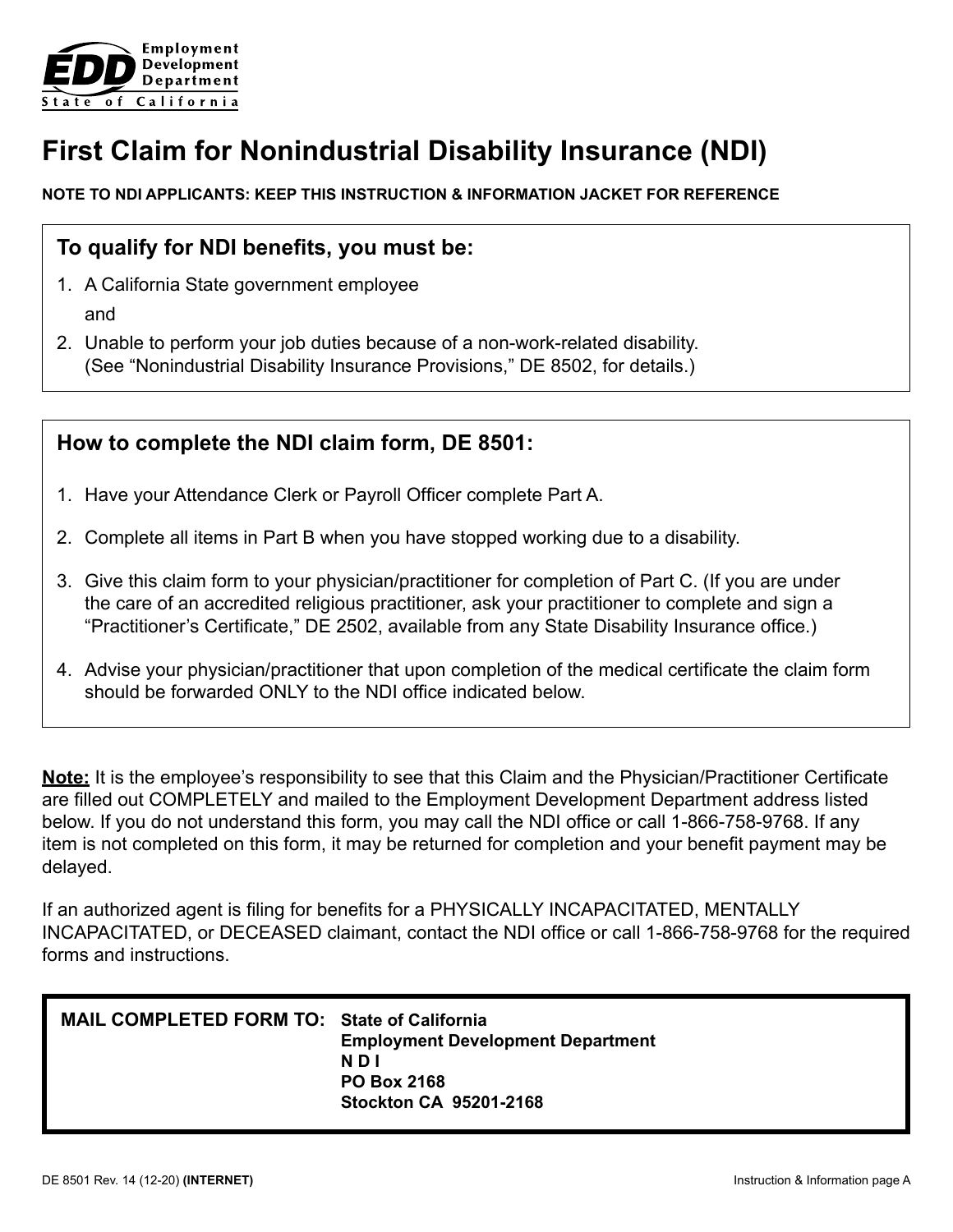State law requires the following information to be provided when collecting information from individuals:

|           | <b>Agency Name:</b><br>Employment Development Department (EDD)                                                                                                                                                                                                                 | Title of Official Responsible for Information Maintenance:<br>Manager, EDD Disability Insurance Office                                                                                                                                   |  |  |  |  |  |  |
|-----------|--------------------------------------------------------------------------------------------------------------------------------------------------------------------------------------------------------------------------------------------------------------------------------|------------------------------------------------------------------------------------------------------------------------------------------------------------------------------------------------------------------------------------------|--|--|--|--|--|--|
|           | <b>Local Contact Person:</b><br>Manager, EDD Disability Insurance Office                                                                                                                                                                                                       | <b>Address and Telephone Number:</b><br>PO Box 2168, Stockton, CA 95201-2168<br>1-866-758-9768                                                                                                                                           |  |  |  |  |  |  |
|           |                                                                                                                                                                                                                                                                                |                                                                                                                                                                                                                                          |  |  |  |  |  |  |
|           | Maintenance of the Information is authorized by:<br>California Unemployment Insurance Code, sections 2601 through 3272.<br>California Code of Regulations, title 22, sections 2706-1, 2706-3, 2708.1-1, 2710-1.<br>California Government Code, sections 19878 through 19886.2. |                                                                                                                                                                                                                                          |  |  |  |  |  |  |
|           | All information requested is mandatory. Consequences of not providing all or any part of the requested information:                                                                                                                                                            |                                                                                                                                                                                                                                          |  |  |  |  |  |  |
| $\bullet$ | Failure to supply any or all information may cause delay in issuing benefit checks or may cause you to be denied<br>benefits to which you are entitled.                                                                                                                        |                                                                                                                                                                                                                                          |  |  |  |  |  |  |
| $\bullet$ | If you willfully make a false statement or representation or knowingly withhold a material fact to obtain or increase any<br>benefit or payment, EDD will disqualify you from receiving benefits any/or services and may initiate criminal prosecution<br>against you.         |                                                                                                                                                                                                                                          |  |  |  |  |  |  |
| $\bullet$ | EDD may require an independent medical examination to determine your initial or continuing eligibility.                                                                                                                                                                        |                                                                                                                                                                                                                                          |  |  |  |  |  |  |
|           | Principal purpose(s) for which the information is to be used:                                                                                                                                                                                                                  |                                                                                                                                                                                                                                          |  |  |  |  |  |  |
| $\bullet$ | To determine eligibility for nonindustrial disability insurance benefits.                                                                                                                                                                                                      |                                                                                                                                                                                                                                          |  |  |  |  |  |  |
| $\bullet$ | To be summarized and published in statistical form for the use and information of government agencies and the public.<br>(Your name and identification will not appear in publications.)                                                                                       |                                                                                                                                                                                                                                          |  |  |  |  |  |  |
| $\bullet$ | To be used to locate persons who are being sought for failure to provide child or spousal support.                                                                                                                                                                             |                                                                                                                                                                                                                                          |  |  |  |  |  |  |
| $\bullet$ | To be used by other governmental agencies to determine eligibility for public social services under the provisions of<br>California Welfare and Institutions Code, division 9.                                                                                                 |                                                                                                                                                                                                                                          |  |  |  |  |  |  |
| $\bullet$ | To be used by EDD to carry out its responsibilities under the California Unemployment Insurance Code.                                                                                                                                                                          |                                                                                                                                                                                                                                          |  |  |  |  |  |  |
| $\bullet$ | To be exchanged pursuant to California Unemployment Insurance Code, section 322, and California Civil Code, section<br>1798.24, with other governmental departments and agencies, both federal and state, which are concerned with any of<br>the following:                    |                                                                                                                                                                                                                                          |  |  |  |  |  |  |
|           | (1) administration of an unemployment insurance program;                                                                                                                                                                                                                       |                                                                                                                                                                                                                                          |  |  |  |  |  |  |
|           | (2) collection of taxes which may be used to finance unemployment insurance or disability insurance;                                                                                                                                                                           |                                                                                                                                                                                                                                          |  |  |  |  |  |  |
|           | (3) relief of unemployed or destitute individuals;                                                                                                                                                                                                                             |                                                                                                                                                                                                                                          |  |  |  |  |  |  |
|           | (4) investigation of labor law violations or allegations of unlawful employment discrimination;                                                                                                                                                                                |                                                                                                                                                                                                                                          |  |  |  |  |  |  |
|           | (5) the hearing of workers' compensation appeals;                                                                                                                                                                                                                              |                                                                                                                                                                                                                                          |  |  |  |  |  |  |
|           | information will be put is compatible with the purpose for which it was gathered; or                                                                                                                                                                                           | (6) whenever necessary to permit a state agency to carry out its mandated responsibilities where the use to which the                                                                                                                    |  |  |  |  |  |  |
|           |                                                                                                                                                                                                                                                                                | (7) when mandated by state or federal law. Disclosures under California Unemployment Insurance Code, section 322,<br>will be made only in those instances in which it furthers the administration of the programs mandated by that Code. |  |  |  |  |  |  |
| $\bullet$ | Pursuant to California Unemployment Insurance Code, sections 1095 2714:                                                                                                                                                                                                        |                                                                                                                                                                                                                                          |  |  |  |  |  |  |
|           | Director of Social Services or his/her representatives;                                                                                                                                                                                                                        | (1) Information may be revealed to the extent necessary for the administration of public social services or to the                                                                                                                       |  |  |  |  |  |  |
|           | (2) Claimant identity may be released to the Department of Rehabilitation.                                                                                                                                                                                                     |                                                                                                                                                                                                                                          |  |  |  |  |  |  |
| $\bullet$ | sections 1095 and 2714.                                                                                                                                                                                                                                                        | Information shall be disclosed to authorized agencies in accordance with California Unemployment Insurance Code,                                                                                                                         |  |  |  |  |  |  |
|           | Under California Civil Code, section 1798.34, you have the right to inspect records maintained on you by the agency unless<br>exempted as described on page C.                                                                                                                 |                                                                                                                                                                                                                                          |  |  |  |  |  |  |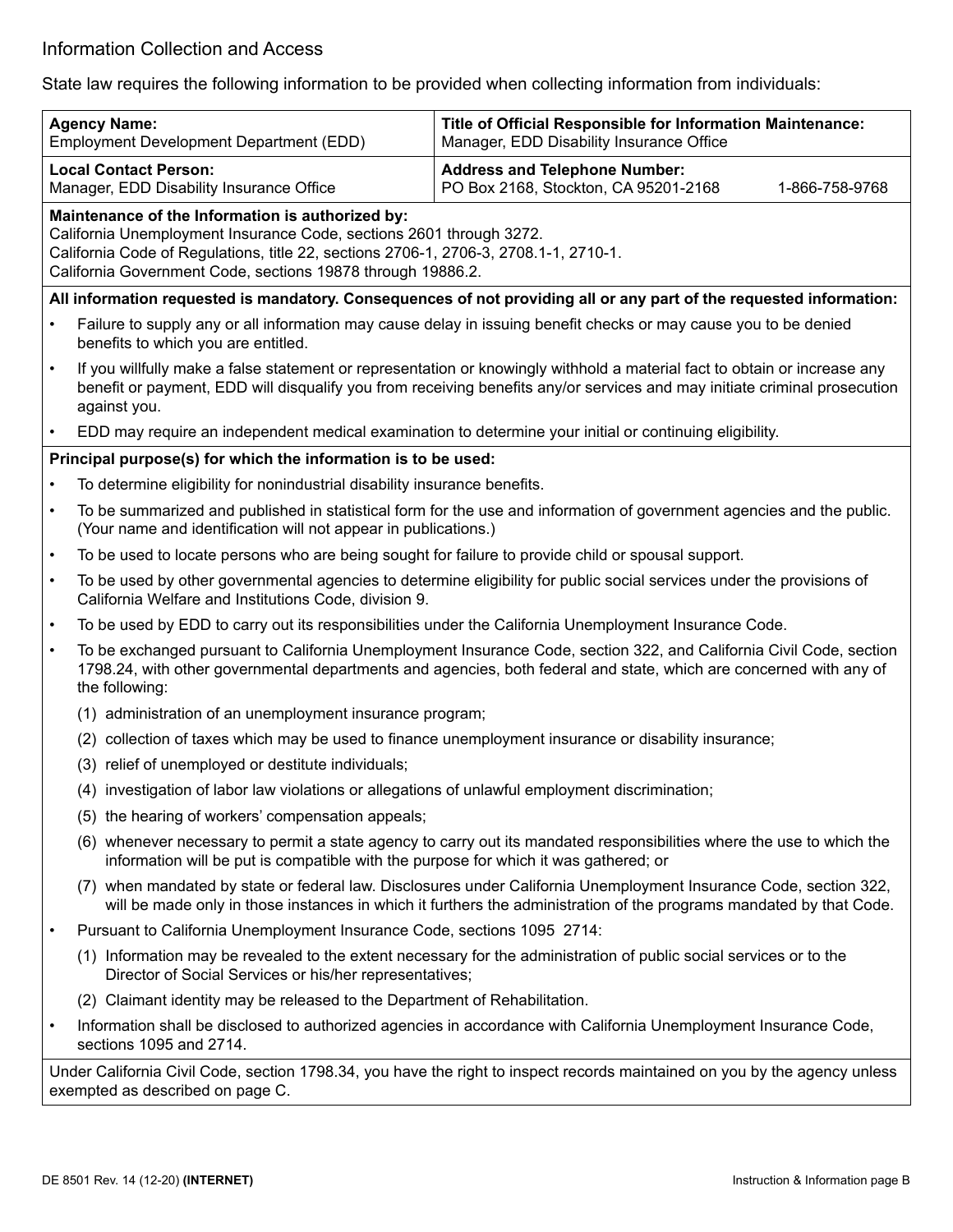California Civil Code, section 1798 (The Information Practices Act), imposes conditions on the gathering, maintenance, disclosure, and correction of personal information by public agencies.

- **1. Right to inspect and correct:** California Civil Code, section 1798.34, gives you the right to inspect any personal records maintained about you by the Employment Development Department. Section 1798.34 also gives you the right to obtain a hardcopy of your file. Section 1798.35 permits you to request that the record be corrected if you believe that it is not accurate, relevant, timely, or complete.
- **2. Exemptions:** Certain limited types of information that would generally be considered personal are exempt from disclosure to you:
	- (a) Medical or psychological records where knowledge of the contents might be harmful to the subject (Civil Code, § 1798.40);
	- (b) Records of active criminal, civil, or administrative investigations (Civil Code, § 1798.40);
	- (c) Names of individuals submitting letters of reference (Civil Code, § 1798.38).
- **3. Appeal rights:** If you are denied access to records which you believe you have a right to inspect or if your request to amend your records is refused, you may file an appeal in writing with the EDD Disability Insurance Office whose address is shown on page B.

**Federal Privacy Act.** The Employment Development Department requires disclosure of Social Security account numbers on a mandatory basis to comply with California Unemployment Insurance Code, sections 1253 and 2627; with California Code of Regulations, title 22, sections 1085, 1088, and 1326; with Code of Federal Regulations, title 20, part 604; and with U.S. Code, title 8, §§ 1621, 1641, and 1642.

**Health Insurance Portability and Accountability Act.** Federal law requires that we obtain a separate authorization and signature that permits your physician/practitioner to provide medical information regarding your claim. EDD collects medical and health information in accordance with Code of Federal Regulations, title 45, part 164.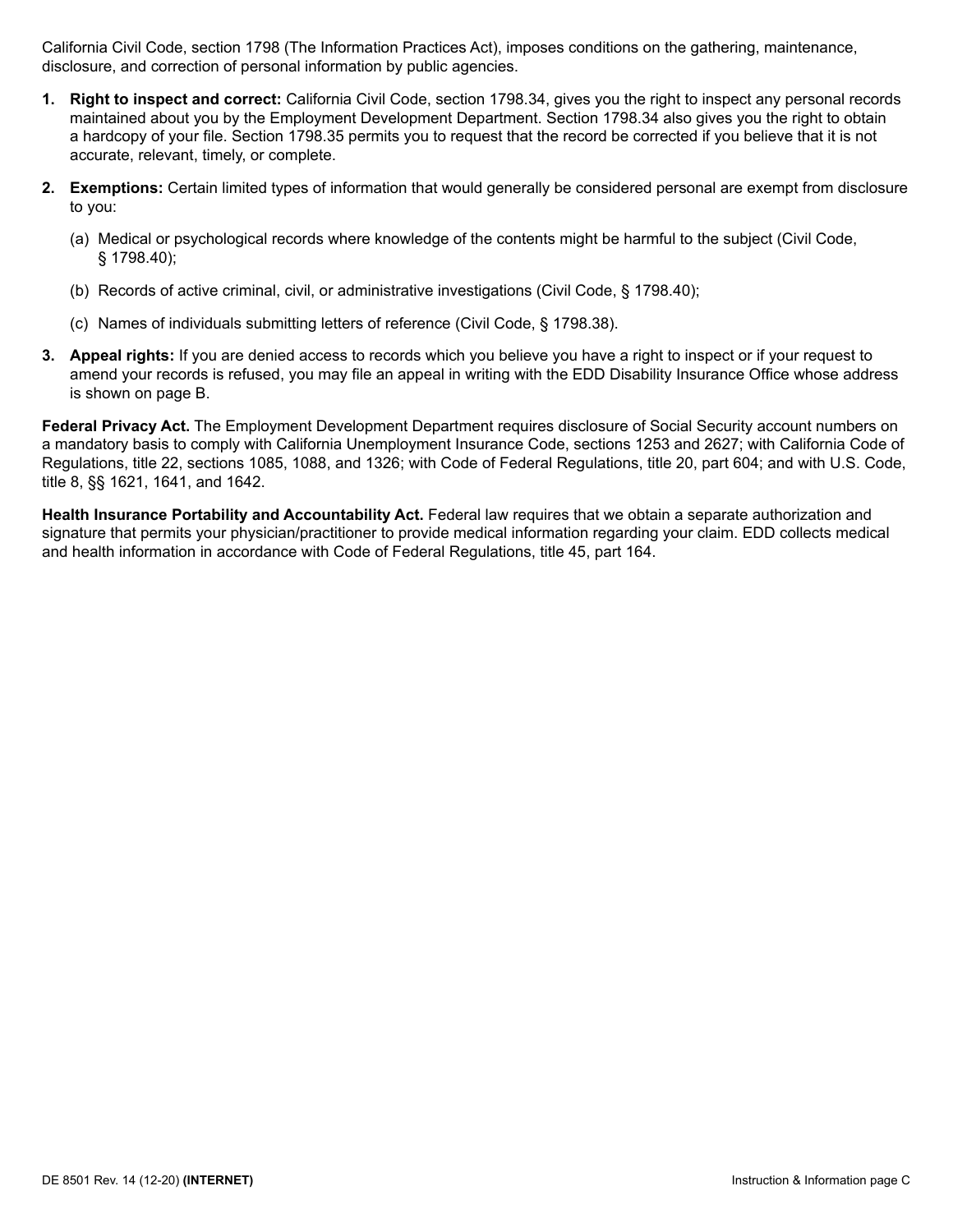**What is Nonindustrial Disability Insurance?** Nonindustrial Disability Insurance (NDI) is a program funded by state government employers to provide partial wages to those state government employees not covered by State Disability Insurance who experience a loss of wages due to a non-work-related disability.

#### **Coverage**

No employee contributions, enrollment fees, or medical examinations are required in order to be covered.

NDI benefits are available to permanent or probationary full-time, part-time, or intermittent employees in "compensated employment" (in pay status and not separated by a formal leave of absence) who are members of the Public Employees' Retirement System (PERS) or the State Teachers' Retirement System (STRS).

Permanent part-time and intermittent employees must have the equivalent of six monthly compensated pay periods of service in the 18 months immediately preceding the pay period in which the disability begins. Such employees are eligible on a prorated basis.

Employees of the California State University appointed half-time or more for one year of service or one academic year or more are also covered.

NDI coverage is also provided to employees who are excluded from collective bargaining and to full-time, permanent parttime, or intermittent officers or employees of the State Legislature who are not members of the civil service.

#### **Eligibility**

NDI benefits are payable to covered employees who cannot perform their regular or customary work and suffer a wage loss because of a non-work-related mental or physical disability, including disability due to pregnancy.

There is a waiting period of either seven or ten days according to employment status and/or provisions of collective bargaining agreements. All or part of the waiting period may be waived under certain circumstances. Such circumstances include being confined in a hospital or nursing home or any circumstance specified in an applicable collective bargaining agreement.

Benefits are not payable:

- For any day of entitlement to temporary workers' compensation benefits or industrial disability leave. EXCEPTION: If the weekly rate for such benefits is less than the weekly NDI rate, the difference can be paid.
- For any day wages are received in the form of sick leave, vacation, compensatory time off, or catastrophic leave.
- For any day Unemployment Insurance benefits are received.
- For any day on and after separation or retirement from state service. It is permissible to delay the effective date of a disability retirement until NDI benefits are exhausted.

**Retirement Credit.** You will not earn PERS or STRS service credit while you are receiving NDI. State employer contributions to your retirement account will not be made while you are receiving NDI. If supplementing or working while on NDI, contact CalPERS for information on retirement credit/contribution amounts.

#### **Benefit Amounts**

NDI provides up to \$250.00 per week for 26 weeks (182 days). The weekly benefit amount and rules regarding use of leave credits vary according to employment status and/or collective bargaining agreement. Enhanced NDI benefits are provided to employees who participate under the State's Annual Leave Program (ALP) in the amount of 50% of gross pay that may be supplemented with leave credits up to 100%.

State and federal taxes will be withheld from NDI benefits. Voluntary deductions such as health insurance premiums, credit union loans, savings accounts, bonds, parking fees, health insurance premiums, etc., will automatically be deducted from NDI benefits unless cancelled by the employee. If the employee continues health insurance premium deductions, the State's employer contribution will also continue.

#### **Benefit Payment Process**

The NDI office within the Employment Development Department (EDD) determines eligibility and authorizes benefit payments. The employer's personnel office then must request the State Controller or paying agent to issue benefit payments to the disabled employee. Benefits are paid monthly.

Once benefits are authorized by NDI/EDD, inquiries concerning payment status, weekly rates, payment amounts, deductions, etc., should be directed to the employee's attendance clerk or personnel office.

Questions concerning eligibility for benefits should be directed to the NDI office at 1-866-758-9768. Any determination of eligibility made by the NDI office may be appealed before an administrative law judge by writing to the NDI office to request a hearing.

#### **Requirements and Responsibilities**

NDI claimants may be required to submit to an examination in order to determine physical or mental disability. Fees for such examinations are paid the State.

DE 8501 Rev. 14 (12-20) **(INTERNET)** Instruction & Information page D NDI claimants are responsible for filing claims promptly and accurately. It is a violation of the California Unemployment Insurance Code to willfully make a false statement or to knowingly conceal a material fact in order to obtain benefits.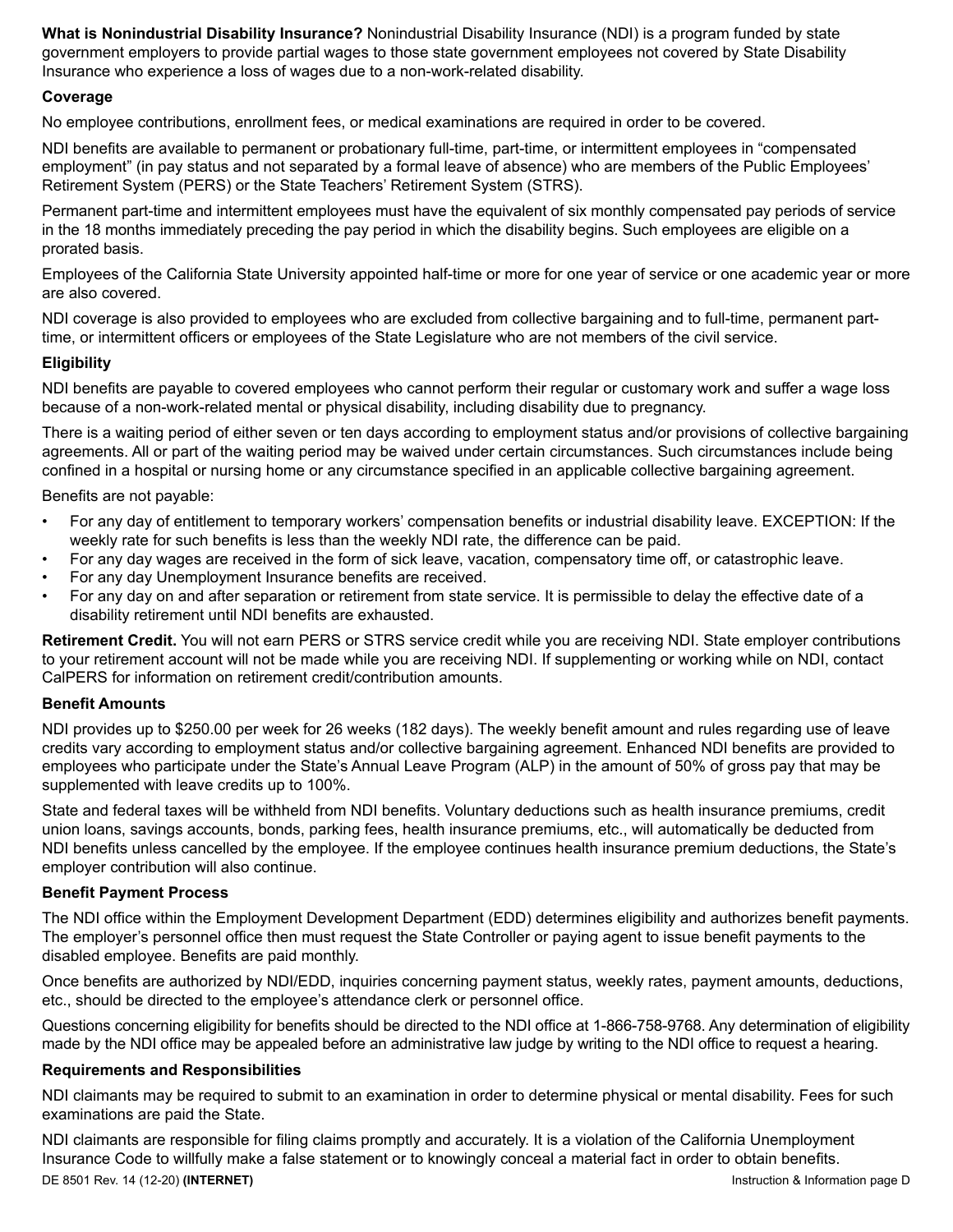

# **First Claim for Nonindustrial Disability Insurance (NDI)**

### **Attendance Clerk or Payroll Officer:**

Please complete Part A before giving or sending this form to the employee.

| <b>Part A - Employer Information</b>                                                            |                      |                                                                                                                                                         |                                                                                                                                                                              |                                                                                     |                           |             |              |                |               |  |
|-------------------------------------------------------------------------------------------------|----------------------|---------------------------------------------------------------------------------------------------------------------------------------------------------|------------------------------------------------------------------------------------------------------------------------------------------------------------------------------|-------------------------------------------------------------------------------------|---------------------------|-------------|--------------|----------------|---------------|--|
| 1. NAME OF EMPLOYEE (EE)                                                                        |                      | <b>2. SOCIAL SECURITY NUMBER</b>                                                                                                                        |                                                                                                                                                                              |                                                                                     | <b>3. POSITION NUMBER</b> |             |              |                |               |  |
|                                                                                                 |                      |                                                                                                                                                         |                                                                                                                                                                              |                                                                                     |                           |             |              |                |               |  |
|                                                                                                 |                      |                                                                                                                                                         |                                                                                                                                                                              |                                                                                     |                           |             |              |                |               |  |
| <b>FIRST</b>                                                                                    | INITIAL LAST         |                                                                                                                                                         |                                                                                                                                                                              |                                                                                     | <b>AGENCY</b>             | <b>UNIT</b> | <b>CLASS</b> |                | <b>SERIAL</b> |  |
| <b>4. GENDER</b>                                                                                | <b>5. OCCUPATION</b> |                                                                                                                                                         | $6.$ CBID $#$                                                                                                                                                                | 7. GROSS MONTHLY SALARY 8. LAST DAY PHYSICALLY AT WORK                              |                           |             |              |                |               |  |
| MALE<br><b>FEMALE</b>                                                                           |                      |                                                                                                                                                         |                                                                                                                                                                              |                                                                                     |                           |             |              |                |               |  |
| 9. PERSONNEL TRANSACTIONS UNIT (PTU) OR SECTION<br>RESPONSIBLE FOR EMPLOYEE'S PAYROLL DOCUMENTS |                      |                                                                                                                                                         | 10. APPOINTMENT / TIME BASE STATUS (CHECK ALL THAT APPLY)                                                                                                                    |                                                                                     |                           |             |              |                |               |  |
| DEPARTMENT OR CAMPUS                                                                            |                      |                                                                                                                                                         | PERMANENT/PROBATIONARY<br><b>FULL TIME</b><br>YES NO                                                                                                                         |                                                                                     |                           |             |              |                |               |  |
|                                                                                                 |                      |                                                                                                                                                         | PT/INT - DID EE HAVE EQUIVALENT OF 6 MONTHLY COMPENSATED PPS IN THE PAST 18 PPS?                                                                                             |                                                                                     |                           |             |              |                |               |  |
|                                                                                                 |                      |                                                                                                                                                         | PERS/STRS MEMBER                                                                                                                                                             |                                                                                     |                           |             |              |                |               |  |
| PTU OR SECTION                                                                                  |                      |                                                                                                                                                         | $\Box$ LT $-$ DOES EE HAVE THE RIGHT TO RETURN TO A PRIOR PERMANENT, FULL-TIME POSITION?<br>TAU - DOES EE HAVE THE RIGHT TO RETURN TO A PRIOR PERMANENT, FULL-TIME POSITION? |                                                                                     |                           |             |              |                |               |  |
| <b>MAILING ADDRESS</b>                                                                          |                      |                                                                                                                                                         |                                                                                                                                                                              | CEA - DOES EE HAVE THE RIGHT TO RETURN TO A PRIOR PERMANENT, FULL-TIME POSITION?    |                           |             |              |                |               |  |
|                                                                                                 |                      |                                                                                                                                                         | LEAP - HAS EE SUCCESSFULLY COMPLETED THE TEMPORARY JOB EXAMINATION PERIOD?<br><b>SEASONAL</b>                                                                                |                                                                                     |                           |             |              |                |               |  |
|                                                                                                 |                      |                                                                                                                                                         | ANNUITANT                                                                                                                                                                    |                                                                                     |                           |             |              |                |               |  |
|                                                                                                 |                      |                                                                                                                                                         | EMERGENCY                                                                                                                                                                    |                                                                                     |                           |             |              |                |               |  |
| NAME OF PAYROLL SPECIALIST (PLEASE PRINT)                                                       |                      |                                                                                                                                                         |                                                                                                                                                                              | 11. DID EE LEAVE WORK BECAUSE OF SICKNESS, INJURY, SURGERY, OR PREGNANCY? YES NO    |                           |             |              |                |               |  |
|                                                                                                 |                      |                                                                                                                                                         |                                                                                                                                                                              | IF "NO", PLEASE GIVE REASON (SEPARATION, LAYOFF, RETIREMENT, LOA, SUSPENSION, ETC.) |                           |             |              |                |               |  |
|                                                                                                 |                      |                                                                                                                                                         |                                                                                                                                                                              |                                                                                     |                           |             |              |                |               |  |
| PUBLIC PHONE                                                                                    | <b>EXTENSION FAX</b> |                                                                                                                                                         |                                                                                                                                                                              | 12. EXEMPT EE? 13. IS EE REQUIRED TO EXHAUST SICK LEAVE?                            |                           |             |              |                | YES NO        |  |
|                                                                                                 |                      |                                                                                                                                                         | I YES I NO                                                                                                                                                                   | IS EE ENROLLED IN THE ANNUAL LEAVE PROGRAM?                                         |                           |             |              |                | П             |  |
| 14. ADDRESS OR LOCATION WHERE EMPLOYEE ACTUALLY WORKS                                           |                      |                                                                                                                                                         |                                                                                                                                                                              | 15. FOR ANNUAL LEAVE PROGRAM (ALP) EMPLOYEES:                                       |                           |             |              |                | YES NO        |  |
|                                                                                                 |                      |                                                                                                                                                         | IS EE SUPPLEMENTING NDI WITH ANNUAL LEAVE?                                                                                                                                   |                                                                                     |                           |             |              |                |               |  |
|                                                                                                 |                      |                                                                                                                                                         | IF "NO", LEAVE CREDITS ARE TO BE PAID THROUGH<br>(DATE)                                                                                                                      |                                                                                     |                           |             |              |                |               |  |
|                                                                                                 |                      |                                                                                                                                                         | <b>17. FOR NON-ALP EMPLOYEES:</b><br>YES NO                                                                                                                                  |                                                                                     |                           |             |              |                |               |  |
|                                                                                                 |                      | DID EE ELECT TO USE FULL LEAVE CREDITS, INCLUDING CATASTROPHIC LEAVE?<br>IF "YES", LEAVE CREDITS ARE TO BE PAID THROUGH                                 |                                                                                                                                                                              |                                                                                     |                           |             |              |                |               |  |
|                                                                                                 |                      |                                                                                                                                                         | <b>LAST DATE PAID</b><br><b>HOURS PAID ON THAT DAY</b>                                                                                                                       |                                                                                     |                           |             |              |                |               |  |
| <b>16. COMPLETED BY</b><br>(PLEASE PRINT NAME)                                                  |                      | DATE COMPLETED                                                                                                                                          | <b>18. WORKERS' COMPENSATION INFORMATION</b>                                                                                                                                 |                                                                                     |                           |             |              |                |               |  |
|                                                                                                 |                      |                                                                                                                                                         | IS EE ENTITLED TO RECEIVE OR HAS THE EE RECEIVED WORKERS'                                                                                                                    |                                                                                     |                           |             |              |                |               |  |
|                                                                                                 |                      | COMPENSATION TEMPORARY DISABILITY OR <b>IDL</b> FOR ANY DAY<br>AFTER THE LAST DAY PHYSICALLY WORKED SHOWN ABOVE?<br>$\Box$ YES $\Box$ NO $\Box$ PENDING |                                                                                                                                                                              |                                                                                     |                           |             |              |                |               |  |
|                                                                                                 |                      |                                                                                                                                                         |                                                                                                                                                                              | IF "YES", PROVIDE PERIODS PAID FROM                                                 |                           |             | TO           |                |               |  |
| <b>SIGNATURE</b>                                                                                |                      |                                                                                                                                                         | FOR WHAT BODY PARTS?                                                                                                                                                         |                                                                                     |                           |             |              |                |               |  |
|                                                                                                 |                      |                                                                                                                                                         | FOR WHAT DATE OF INJURY?                                                                                                                                                     |                                                                                     |                           |             |              |                |               |  |
| PUBLIC PHONE                                                                                    | <b>EXTENSION FAX</b> |                                                                                                                                                         |                                                                                                                                                                              |                                                                                     |                           |             |              | П              | YES NO<br>П   |  |
|                                                                                                 |                      |                                                                                                                                                         |                                                                                                                                                                              | IF "YES": PART TIME FULL TIME GIVE DATE(S)                                          |                           |             |              |                |               |  |
|                                                                                                 |                      |                                                                                                                                                         | <b>20. CSUS EMPLOYEES ONLY</b>                                                                                                                                               |                                                                                     |                           |             |              |                | YES NO        |  |
| <b>NOTE TO EMPLOYER:</b><br>While the NDI office determines the period of                       |                      |                                                                                                                                                         |                                                                                                                                                                              | EE APPOINTED FOR ONE YEAR OF SERVICE OR ONE ACADEMIC YEAR OR MORE?                  |                           |             |              | $\blacksquare$ | $\mathbf{L}$  |  |
| eligibility and authorizes payment on claims,                                                   |                      |                                                                                                                                                         | $\Box$<br>П<br>IF "YES", SHOW 310/10 310/12 312/12                                                                                                                           |                                                                                     |                           |             |              |                |               |  |
| your personnel office has the responsibility for                                                |                      |                                                                                                                                                         |                                                                                                                                                                              | AND THE DESIGNATED SUMMER PERIOD OR QUARTER OFF DATES:                              |                           |             |              |                |               |  |
| requesting payment from the State Controller.                                                   |                      |                                                                                                                                                         | IF EE IS RECEIVING CATASTROPHIC LEAVE, IS IT SUPPLEMENTING NDI?                                                                                                              |                                                                                     |                           |             |              |                |               |  |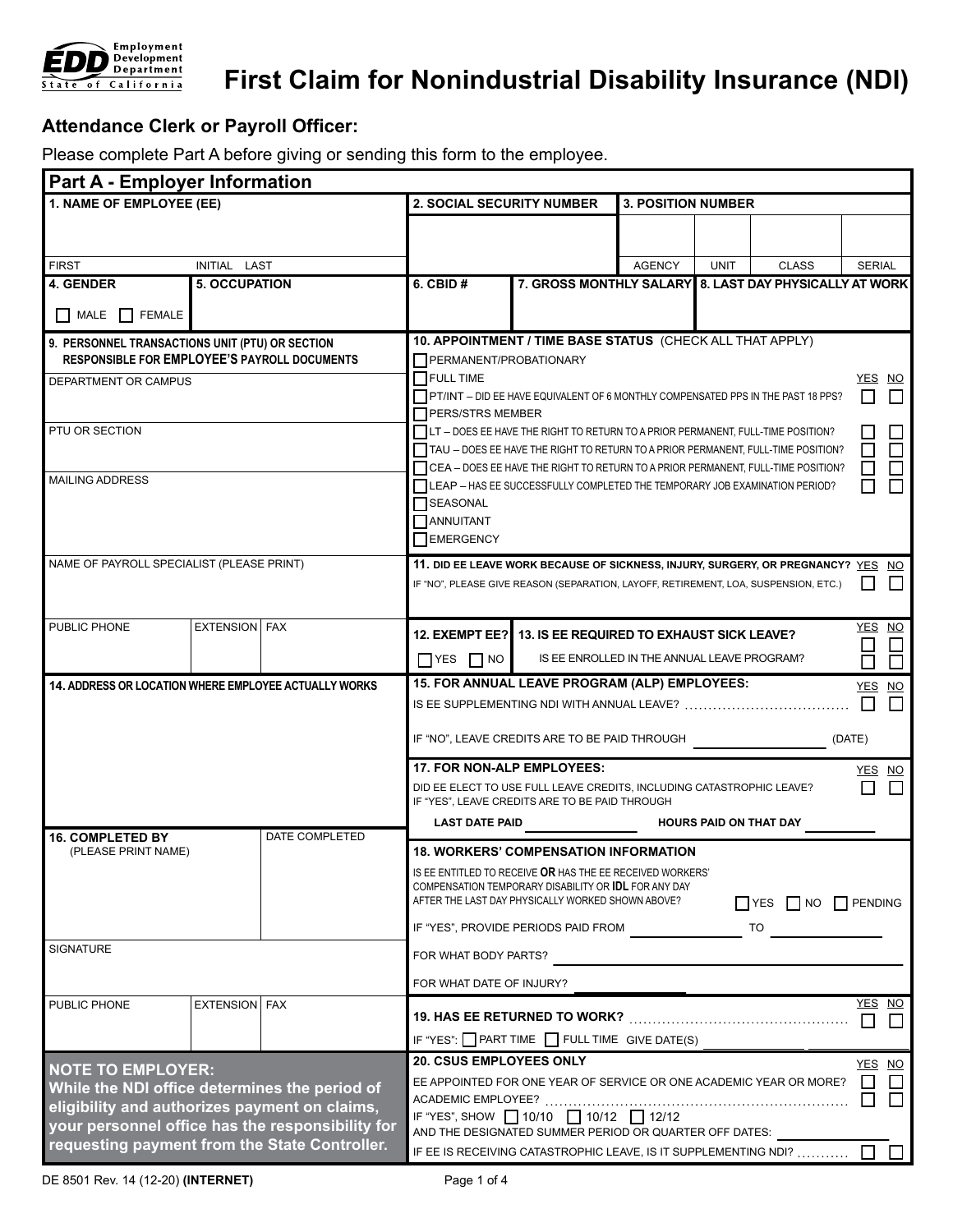## **NDI Applicant:** Please complete all items below after you have stopped working due to disability.

| <b>Part B - Claim Statement of Employee</b>                                                                                                                                                                                                                                                                                                                                                                                                                                                                                                                                                                                                                                                                                                                                                                                                                                                                                                                                                                                                                                           |                         |                                                                                                                                    |                                   |                                                          |
|---------------------------------------------------------------------------------------------------------------------------------------------------------------------------------------------------------------------------------------------------------------------------------------------------------------------------------------------------------------------------------------------------------------------------------------------------------------------------------------------------------------------------------------------------------------------------------------------------------------------------------------------------------------------------------------------------------------------------------------------------------------------------------------------------------------------------------------------------------------------------------------------------------------------------------------------------------------------------------------------------------------------------------------------------------------------------------------|-------------------------|------------------------------------------------------------------------------------------------------------------------------------|-----------------------------------|----------------------------------------------------------|
| 1. PLEASE RE-ENTER YOUR SOCIAL SECURITY NUMBER:                                                                                                                                                                                                                                                                                                                                                                                                                                                                                                                                                                                                                                                                                                                                                                                                                                                                                                                                                                                                                                       |                         |                                                                                                                                    |                                   | <b>3. DATE OF BIRTH</b>                                  |
| <b>2. YOUR MAILING ADDRESS</b>                                                                                                                                                                                                                                                                                                                                                                                                                                                                                                                                                                                                                                                                                                                                                                                                                                                                                                                                                                                                                                                        |                         |                                                                                                                                    |                                   |                                                          |
| STREET. PO BOX. OR RFD                                                                                                                                                                                                                                                                                                                                                                                                                                                                                                                                                                                                                                                                                                                                                                                                                                                                                                                                                                                                                                                                | APT. NO.<br><b>CITY</b> | <b>STATE</b>                                                                                                                       | ZIP CODE                          |                                                          |
| 4. YOUR HOME ADDRESS (IF DIFFERENT FROM MAILING ADDRESS)                                                                                                                                                                                                                                                                                                                                                                                                                                                                                                                                                                                                                                                                                                                                                                                                                                                                                                                                                                                                                              |                         | 5. OTHER NAME(S) USED                                                                                                              |                                   | <b>6. OCCUPATION</b>                                     |
| 7. WHAT WAS THE FIRST DAY YOU WERE TOO<br><b>SICK TO WORK, EVEN IF IT WAS A SATURDAY,</b>                                                                                                                                                                                                                                                                                                                                                                                                                                                                                                                                                                                                                                                                                                                                                                                                                                                                                                                                                                                             |                         | 8. WHAT WAS THE LAST DAY YOU<br><b>WORKED BEFORE THIS DISABILITY?</b>                                                              |                                   |                                                          |
| SUNDAY, HOLIDAY, OR NORMAL DAY OFF?                                                                                                                                                                                                                                                                                                                                                                                                                                                                                                                                                                                                                                                                                                                                                                                                                                                                                                                                                                                                                                                   | MONTH / DAY / YEAR      |                                                                                                                                    |                                   | MONTH / DAY / YEAR                                       |
| IF "NO", PLEASE EXPLAIN:                                                                                                                                                                                                                                                                                                                                                                                                                                                                                                                                                                                                                                                                                                                                                                                                                                                                                                                                                                                                                                                              |                         |                                                                                                                                    |                                   | $\Box$ NO                                                |
| 10. WAS THIS DISABILITY OR ANY OTHER DISABILITY DURING THIS CLAIM PERIOD CAUSED BY YOUR WORK?                                                                                                                                                                                                                                                                                                                                                                                                                                                                                                                                                                                                                                                                                                                                                                                                                                                                                                                                                                                         |                         |                                                                                                                                    |                                   | $\Box$ YES<br>$\Box$ No                                  |
|                                                                                                                                                                                                                                                                                                                                                                                                                                                                                                                                                                                                                                                                                                                                                                                                                                                                                                                                                                                                                                                                                       |                         |                                                                                                                                    |                                   | I IYES<br>$\Box$ NO                                      |
| IF "YES", PLEASE PROVIDE THE FOLLOWING INFORMATION:                                                                                                                                                                                                                                                                                                                                                                                                                                                                                                                                                                                                                                                                                                                                                                                                                                                                                                                                                                                                                                   |                         |                                                                                                                                    |                                   |                                                          |
| NAME OF WORKERS' COMPENSATION INSURANCE CARRIER                                                                                                                                                                                                                                                                                                                                                                                                                                                                                                                                                                                                                                                                                                                                                                                                                                                                                                                                                                                                                                       |                         |                                                                                                                                    | <b>CARRIER'S TELEPHONE NUMBER</b> |                                                          |
| ADDRESS OF CARRIER                                                                                                                                                                                                                                                                                                                                                                                                                                                                                                                                                                                                                                                                                                                                                                                                                                                                                                                                                                                                                                                                    |                         |                                                                                                                                    |                                   |                                                          |
| <b>NAME OF ADJUSTER</b>                                                                                                                                                                                                                                                                                                                                                                                                                                                                                                                                                                                                                                                                                                                                                                                                                                                                                                                                                                                                                                                               |                         | DATE OF INJURY                                                                                                                     | <b>CLAIM NUMBER</b>               |                                                          |
| <b>BODY PART(S)</b>                                                                                                                                                                                                                                                                                                                                                                                                                                                                                                                                                                                                                                                                                                                                                                                                                                                                                                                                                                                                                                                                   |                         |                                                                                                                                    |                                   |                                                          |
| ARE YOU RECEIVING WORKER'S COMPENSATION BENEFITS?                                                                                                                                                                                                                                                                                                                                                                                                                                                                                                                                                                                                                                                                                                                                                                                                                                                                                                                                                                                                                                     |                         | IF "YES", BENEFITS PAID                                                                                                            |                                   |                                                          |
| ∏ YES<br>$\Box$ NO                                                                                                                                                                                                                                                                                                                                                                                                                                                                                                                                                                                                                                                                                                                                                                                                                                                                                                                                                                                                                                                                    |                         | <b>FROM</b>                                                                                                                        | <b>TO</b>                         |                                                          |
| 11. IF ANNUAL LEAVE PARTICIPANT, INDICATE YOUR DESIRE TO SUPPLEMENT NDI WITH LEAVE                                                                                                                                                                                                                                                                                                                                                                                                                                                                                                                                                                                                                                                                                                                                                                                                                                                                                                                                                                                                    |                         |                                                                                                                                    | $\Box$ NO SUPPLEMENT              | $\Box$ 75%<br>$\Box$ 100%                                |
|                                                                                                                                                                                                                                                                                                                                                                                                                                                                                                                                                                                                                                                                                                                                                                                                                                                                                                                                                                                                                                                                                       |                         |                                                                                                                                    |                                   | I IYES<br>$\Box$ NO                                      |
| IF "YES", PLEASE ENTER DATE                                                                                                                                                                                                                                                                                                                                                                                                                                                                                                                                                                                                                                                                                                                                                                                                                                                                                                                                                                                                                                                           |                         |                                                                                                                                    |                                   |                                                          |
|                                                                                                                                                                                                                                                                                                                                                                                                                                                                                                                                                                                                                                                                                                                                                                                                                                                                                                                                                                                                                                                                                       |                         |                                                                                                                                    |                                   | $\Gamma$ YES<br>I INO                                    |
|                                                                                                                                                                                                                                                                                                                                                                                                                                                                                                                                                                                                                                                                                                                                                                                                                                                                                                                                                                                                                                                                                       |                         | FULL-TIME                                                                                                                          | $\Box$ PART-TIME                  |                                                          |
|                                                                                                                                                                                                                                                                                                                                                                                                                                                                                                                                                                                                                                                                                                                                                                                                                                                                                                                                                                                                                                                                                       |                         | PLEASE REVIEW, SIGN, AND DATE BOTH No. 14 AND No. 15.                                                                              |                                   |                                                          |
| 14. Health Insurance Portability and Accountability Act Authorization. I authorize any physician, practitioner, hospital, vocational rehabilitation counselor, or workers' compensation<br>insurance carrier to furnish and disclose to employees of California Employment Development Department (EDD) all facts concerning my disability that are under their control. I understand<br>that EDD may disclose information as authorized by the California Unemployment Insurance Code and that such redisclosed information may no longer be protected by this rule. I agree that<br>photocopies of this authorization shall be as valid as the original. I understand that, unless revoked by me in writing, this authorization is valid for fifteen years from the date received by EDD<br>or the effective date of the claim, whichever is later. I understand that I may not revoke this authorization to avoid prosecution or to prevent EDD's recovery of monies to which it is legally<br>entitled. (A large-print version of this text is contained on page 4 of this form.) |                         |                                                                                                                                    |                                   |                                                          |
| YOUR SIGNATURE (DO NOT PRINT)                                                                                                                                                                                                                                                                                                                                                                                                                                                                                                                                                                                                                                                                                                                                                                                                                                                                                                                                                                                                                                                         |                         | <b>DATE SIGNED</b>                                                                                                                 |                                   |                                                          |
| 15. Declaration and Signature. I hereby claim benefits and certify that for the period covered by this claim I was unemployed and disabled and that the foregoing statements, including any<br>accompanying statements, are to the best of my knowledge and belief true, correct, and complete. I hereby authorize my employer to furnish and disclose all facts concerning my disability<br>and wages or earnings that are within his/her knowledge. I understand this authorization is granted for a period of fifteen years from the date of my signature or the effective date of the<br>claim, whichever is later. I agree that a photocopy of this authorization shall be as valid as the original.                                                                                                                                                                                                                                                                                                                                                                             |                         |                                                                                                                                    |                                   |                                                          |
| YOUR SIGNATURE (DO NOT PRINT)                                                                                                                                                                                                                                                                                                                                                                                                                                                                                                                                                                                                                                                                                                                                                                                                                                                                                                                                                                                                                                                         | <b>DATE SIGNED</b>      |                                                                                                                                    |                                   | WORK TELEPHONE NUMBER HOME TELEPHONE NUMBER              |
| 16. Personal Representative signing on behalf of claimant must complete the following: I,<br>power of attorney (attach copy)                                                                                                                                                                                                                                                                                                                                                                                                                                                                                                                                                                                                                                                                                                                                                                                                                                                                                                                                                          |                         | Declaration of Individual Claiming Disability Insurance Benefits Due an Incapacitated or Deceased Claimant, DE 2522 (see pg. A,#4) |                                   | , represent the claimant in this matter as authorized by |
| PERSONAL REPRESENTATIVE'S SIGNATURE (DO NOT PRINT)                                                                                                                                                                                                                                                                                                                                                                                                                                                                                                                                                                                                                                                                                                                                                                                                                                                                                                                                                                                                                                    |                         | <b>DATE SIGNED</b>                                                                                                                 |                                   |                                                          |
| IT IS A VIOLATION OF THE CALIFORNIA UNEMPLOYMENT INSURANCE CODE TO WILLFULLY MAKE A FALSE STATEMENT OR TO KNOWINGLY<br>CONCEAL A MATERIAL FACT IN ORDER TO OBTAIN THE PAYMENT OF ANY BENEFITS.                                                                                                                                                                                                                                                                                                                                                                                                                                                                                                                                                                                                                                                                                                                                                                                                                                                                                        |                         |                                                                                                                                    |                                   |                                                          |
| NOTE TO NDI CLAIMANT: The NDI office determines the period of eligibility and authorizes payment on claims, but                                                                                                                                                                                                                                                                                                                                                                                                                                                                                                                                                                                                                                                                                                                                                                                                                                                                                                                                                                       |                         |                                                                                                                                    |                                   |                                                          |
| your employer's personnel office has the responsibility for requesting payment from the State Controller. Please<br>contact your employer's personnel office if you have any questions regarding payments.                                                                                                                                                                                                                                                                                                                                                                                                                                                                                                                                                                                                                                                                                                                                                                                                                                                                            |                         |                                                                                                                                    |                                   |                                                          |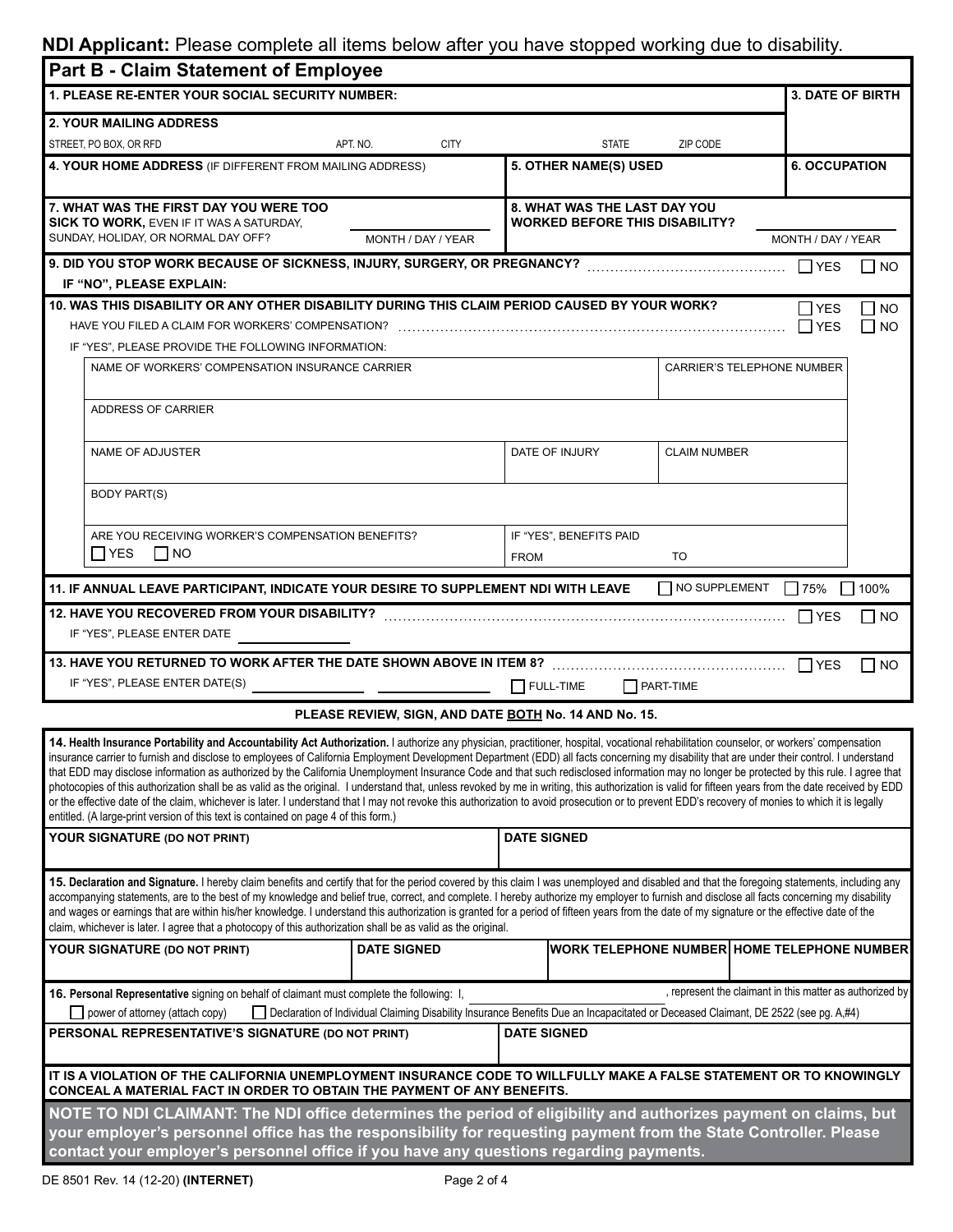| <b>Part C - Physician/Practitioner Certificate</b>                                                                                                                                                                                                                                                                                                                                                                                                |           |                                                     |                     |                                                                                                                              |                                         |                                                     |                   |  |
|---------------------------------------------------------------------------------------------------------------------------------------------------------------------------------------------------------------------------------------------------------------------------------------------------------------------------------------------------------------------------------------------------------------------------------------------------|-----------|-----------------------------------------------------|---------------------|------------------------------------------------------------------------------------------------------------------------------|-----------------------------------------|-----------------------------------------------------|-------------------|--|
| Medical certifications must be completed by a licensed physician or practitioner authorized to certify a patient's disability/serious health                                                                                                                                                                                                                                                                                                      |           |                                                     |                     |                                                                                                                              |                                         |                                                     |                   |  |
| condition pursuant to California Unemployment Insurance Code Section 2708.<br>PATIENT FILE OR ID NO.<br><b>PATIENT'S NAME</b>                                                                                                                                                                                                                                                                                                                     |           |                                                     |                     |                                                                                                                              | <b>PATIENT'S SOCIAL SECURITY NUMBER</b> |                                                     |                   |  |
| 17. I ATTENDED THIS PATIENT FOR THE PRESENT MEDICAL PROBLEM<br><b>FROM</b><br>M <sub>M</sub><br>D <sub>D</sub>                                                                                                                                                                                                                                                                                                                                    | TO<br>YY. | $\prime$<br>$\prime$<br>M M<br>D <sub>D</sub><br>YY | AT INTERVALS OF     | <b>DAILY</b><br><b>WEEKLY</b>                                                                                                | <b>MONTHLY</b>                          | AS NEEDED                                           |                   |  |
| <b>18. HISTORY:</b>                                                                                                                                                                                                                                                                                                                                                                                                                               |           |                                                     |                     | 19. OBJECTIVE FINDINGS / DETAILED STATEMENT OF SYMPTOMS:                                                                     |                                         |                                                     |                   |  |
| 20. DIAGNOSIS:                                                                                                                                                                                                                                                                                                                                                                                                                                    |           |                                                     |                     |                                                                                                                              |                                         |                                                     |                   |  |
| 21. ICD CODE PRIMARY (REQUIRED):                                                                                                                                                                                                                                                                                                                                                                                                                  |           |                                                     |                     | 22. ICD CODE, SECONDARY:                                                                                                     |                                         |                                                     |                   |  |
| 23. TYPE OF TREATMENT AND/OR MEDICATION RENDERED TO PATIENT:                                                                                                                                                                                                                                                                                                                                                                                      |           |                                                     |                     |                                                                                                                              |                                         | 24. REFERRED TO (E.G., SPECIALIST, PT, COUNSELING): |                   |  |
| 25A. IF THIS PATIENT IS NOW OR WAS PREGNANT SINCE THE DATE OF<br>TREATMENT REPORTED ABOVE, PLEASE PROVIDE FUTURE EDC<br>OR DATE PREGNANCY TERMINATED:                                                                                                                                                                                                                                                                                             |           |                                                     |                     | 25B. IF PREGNANCY IS/WAS ABNORMAL, STATE THE ABNORMAL<br>AND INVOLUNTARY COMPLICATION CAUSING MATERNAL<br><b>DISABILITY:</b> |                                         |                                                     |                   |  |
| 26A. IF HOSPITALIZED, IN WHAT HOSPITAL WAS OR IS PATIENT<br><b>CONFINED AS A REGISTERED BED PATIENT?</b>                                                                                                                                                                                                                                                                                                                                          |           |                                                     |                     | 26B. IF TREATED IN A SURGICAL CLINIC, IN WHAT SURGICAL<br><b>CLINIC WAS PATIENT TREATED?</b>                                 |                                         |                                                     |                   |  |
| NAME OF FACILITY                                                                                                                                                                                                                                                                                                                                                                                                                                  |           |                                                     |                     | <b>NAME</b>                                                                                                                  |                                         |                                                     |                   |  |
| <b>ADDRESS</b>                                                                                                                                                                                                                                                                                                                                                                                                                                    |           |                                                     |                     |                                                                                                                              |                                         |                                                     |                   |  |
| DATE ENTERED<br>$\prime$                                                                                                                                                                                                                                                                                                                                                                                                                          |           | DATE DISCHARGED<br>$\prime$                         | $\prime$            | <b>DATE ENTERED</b><br>$\prime$<br>$\prime$                                                                                  |                                         | <b>DATE DISCHARGED</b><br>$\prime$                  |                   |  |
| 27. WAS ABOVE HOSPITALIZATION FOR A SURGICAL PROCEDURE?                                                                                                                                                                                                                                                                                                                                                                                           |           |                                                     |                     | YES   NO                                                                                                                     |                                         |                                                     | <b>REQUIRED</b>   |  |
|                                                                                                                                                                                                                                                                                                                                                                                                                                                   |           |                                                     |                     |                                                                                                                              |                                         | ICD CODE                                            |                   |  |
| IF "YES", PLEASE DESCRIBE TYPE: [11] DATE PERFORMED/TO BE PERFORMED: [12]                                                                                                                                                                                                                                                                                                                                                                         |           |                                                     |                     |                                                                                                                              |                                         |                                                     |                   |  |
| 28. AT ANY TIME DURING YOUR ATTENDANCE, HAS THIS PATIENT BEEN INCAPABLE OF PERFORMING HIS/HER REGULAR WORK?   YES<br><b>NO</b><br>IF "YES", ON WHAT DATE DID DISABILITY COMMENCE?<br>(REQUIRED)                                                                                                                                                                                                                                                   |           |                                                     |                     |                                                                                                                              |                                         |                                                     |                   |  |
| 29. DATE YOU RELEASED OR ANTICIPATE RELEASING PATIENT TO RETURN TO HIS/HER REGULAR OR<br><b>CUSTOMARY WORK.</b> THIS IS A REQUIREMENT OF THE CALIFORNIA UNEMPLOYMENT INSURANCE CODE, AND THE CLAIM<br>$\prime$<br>$\prime$<br>WILL BE DELAYED IF NO DATE IS ENTERED. ANSWERS SUCH AS "INDEFINITE" OR "UNKNOWN" ARE NOT ACCEPTABLE.                                                                                                                |           |                                                     |                     |                                                                                                                              |                                         |                                                     |                   |  |
| <b>30. WORKERS' COMPENSATION INFORMATION</b><br>T YES<br>A. IN YOUR OPINION, IS THIS DISABILITY THE RESULT OF "OCCUPATION," EITHER AS AN "INDUSTRIAL ACCIDENT" OR AS AN OCCUPATIONAL DISEASE?<br>NO.<br>(THIS SHOULD INCLUDE AGGRAVATION OF PRE-EXISTING CONDITIONS BY OCCUPATION.)<br>B. HAVE YOU REPORTED THIS OR A CONCURRENT DISABILITY TO ANY INSURANCE CARRIER AS AN INDUSTRIAL DISABILITY LEAVE OR WORKERS' COMPENSATION CLAIM? VES<br>NO. |           |                                                     |                     |                                                                                                                              |                                         |                                                     |                   |  |
| C. IF "YES", GIVE NAME OF CARRIER OR FIRM:                                                                                                                                                                                                                                                                                                                                                                                                        |           |                                                     |                     |                                                                                                                              |                                         |                                                     |                   |  |
| <b>31. DRUG- AND ALCOHOL-RELATED CLAIMS</b><br>A. ARE YOU COMPLETING THIS FORM FOR THE SOLE PURPOSE OF REFERRAL OR RECOMMENDATION TO AN ALCOHOLIC RECOVERY HOME OR DRUG-FREE RESIDENTIAL FACILITY?<br><b>YES</b><br>NO.<br>TELEPHONE NUMBER:<br>B. IF "YES", PLEASE PROVIDE: FACILITY NAME:                                                                                                                                                       |           |                                                     |                     |                                                                                                                              |                                         |                                                     |                   |  |
| ADDRESS:                                                                                                                                                                                                                                                                                                                                                                                                                                          |           |                                                     |                     | DATE ENTERED:                                                                                                                |                                         | DATE DISCHARGED:                                    |                   |  |
|                                                                                                                                                                                                                                                                                                                                                                                                                                                   |           |                                                     |                     |                                                                                                                              |                                         |                                                     | <b>YES</b><br>NO. |  |
| <b>32. FURTHER COMMENTS (IF INDICATED)</b>                                                                                                                                                                                                                                                                                                                                                                                                        |           |                                                     |                     |                                                                                                                              |                                         |                                                     |                   |  |
| 33. WOULD DISCLOSURE OF THIS INFORMATION TO YOUR PATIENT BE MEDICALLY OR PSYCHOLOGICALLY DETRIMENTAL?                                                                                                                                                                                                                                                                                                                                             |           |                                                     |                     |                                                                                                                              |                                         |                                                     | <b>YES</b><br>NO. |  |
| <b>Physician/Practitioner's Certification:</b><br>I certify under penalty of perjury that the patient is unable to perform his/her regular or customary work because of the listed disabling<br>condition(s). I have performed a physical examination and/or treated the patient. I am authorized to certify a patient disability or serious health<br>condition pursuant to California Unemployment Insurance Code Section 2708.                 |           |                                                     |                     |                                                                                                                              |                                         |                                                     |                   |  |
| I further certify that I am a                                                                                                                                                                                                                                                                                                                                                                                                                     |           |                                                     |                     | licensed to practice by the State of                                                                                         |                                         |                                                     |                   |  |
|                                                                                                                                                                                                                                                                                                                                                                                                                                                   |           | (Type of physician/practitioner)                    | (Specialty, if any) |                                                                                                                              |                                         |                                                     |                   |  |
|                                                                                                                                                                                                                                                                                                                                                                                                                                                   |           | (Print or type physician/practitioner name)         |                     | (Original signature of attending physician/practitioner) Rubber Stamp is Not Acceptable.                                     |                                         |                                                     |                   |  |
| No. and Street                                                                                                                                                                                                                                                                                                                                                                                                                                    | City      | State                                               | ZIP Code            | State License No.                                                                                                            | Telephone No.                           |                                                     | Date Signed       |  |

Under sections 2116 through 2117.5 of the California Unemployment Insurance Code, it is a violation for any individual who, with intent to defraud, falsely certifies the medical condition of any person in order to obtain disability insurance benefits, whether for the maker or for any other person, and is punishable by imprisonment and/or a fine not exceeding \$20,000.